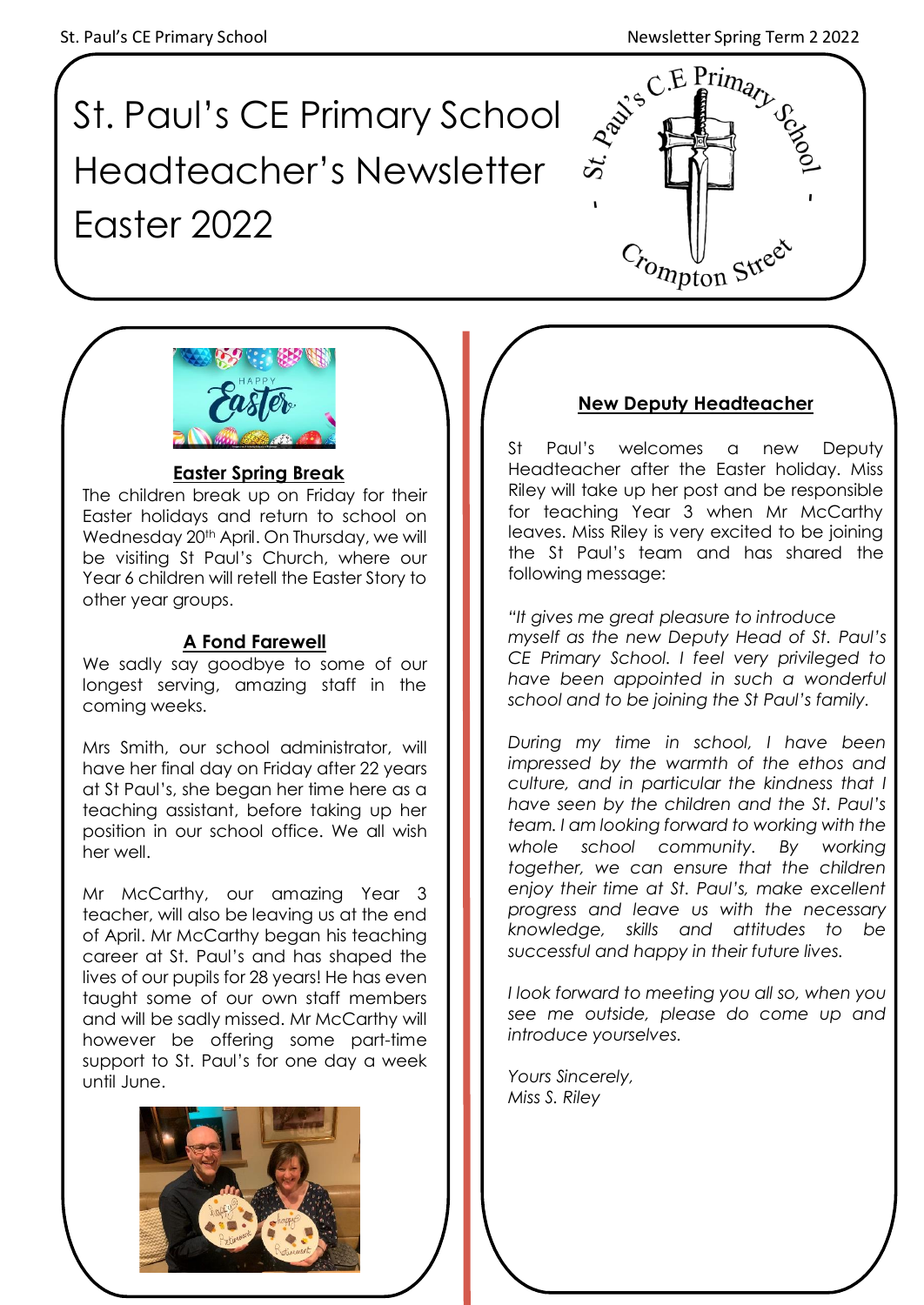## **Punctuality and Attendance**

We have been working extremely hard with our families this term to improve attendance at school. It is vitally important that your child arrives for school at the specified time and attends regularly. Staff are working very hard to ensure all children progress and achieve their best and good attendance is key to this. If your child is going to be absent for any reason, please remember to telephone the school office before 9.15am.

#### **Parent Communication Survey**

Recently, we asked you to take part in a parental survey to share with us your thoughts on our school's communication methods, thank you for your responses.

The results have been analysed and you have identified two preferred methods of communication – Class Dojo and Email.

The Senior Leadership Team are going to work with staff next term to try to streamline our communication through Class Dojo so that it is more consistent across all year groups. Any communication that is longer in length will be shared by email.

#### **Statutory Assessment**

The DfE have advised that all assessments planned for 2022 will continue. Teachers have been working hard with the children to prepare them for their assessments, please see below the time of when assessments will take place:

Year 2 - Key Stage 1 Assessment Period – May 2022

Year 6 - End of Key Stage 2 SATs  $9 - 12$ May 2022

Year 1 - Phonics Screening Check 13 – 17 June 2022

Year 4 - Multiplication Times table Check (MTC) 13 - 24 June 2022

If at any time you wish to discuss the assessment process with your child's class teacher, please make an appointment to meet with them through the school office.

#### **Dates for The Diary**

You will find a calendar of events attached to this newsletter to keep you up to date with events already planned at St Paul's. We are hoping to have a summer fair at the end of the year, more details to follow.

## **COVID -19**

COVID-19 cases are still present amongst our school community. Please continue to support school's safety measures by reporting any positive cases so we can monitor and adapt our measures if necessary.

Thank you for your continuing support and have a lovely Easter break.



 Ms R Knipe Headteacher

> We thank you that Easter is not about a people, but all people, that your love and your Salvation are for all who confess with voices, hearts and lives that the tomb is empty because Jesus is risen, that we might know forgiveness, that lives might be reborn and your name glorified now and for eternity. Amen.

#### *We Belong, We Learn, We Believe, We Achieve.*